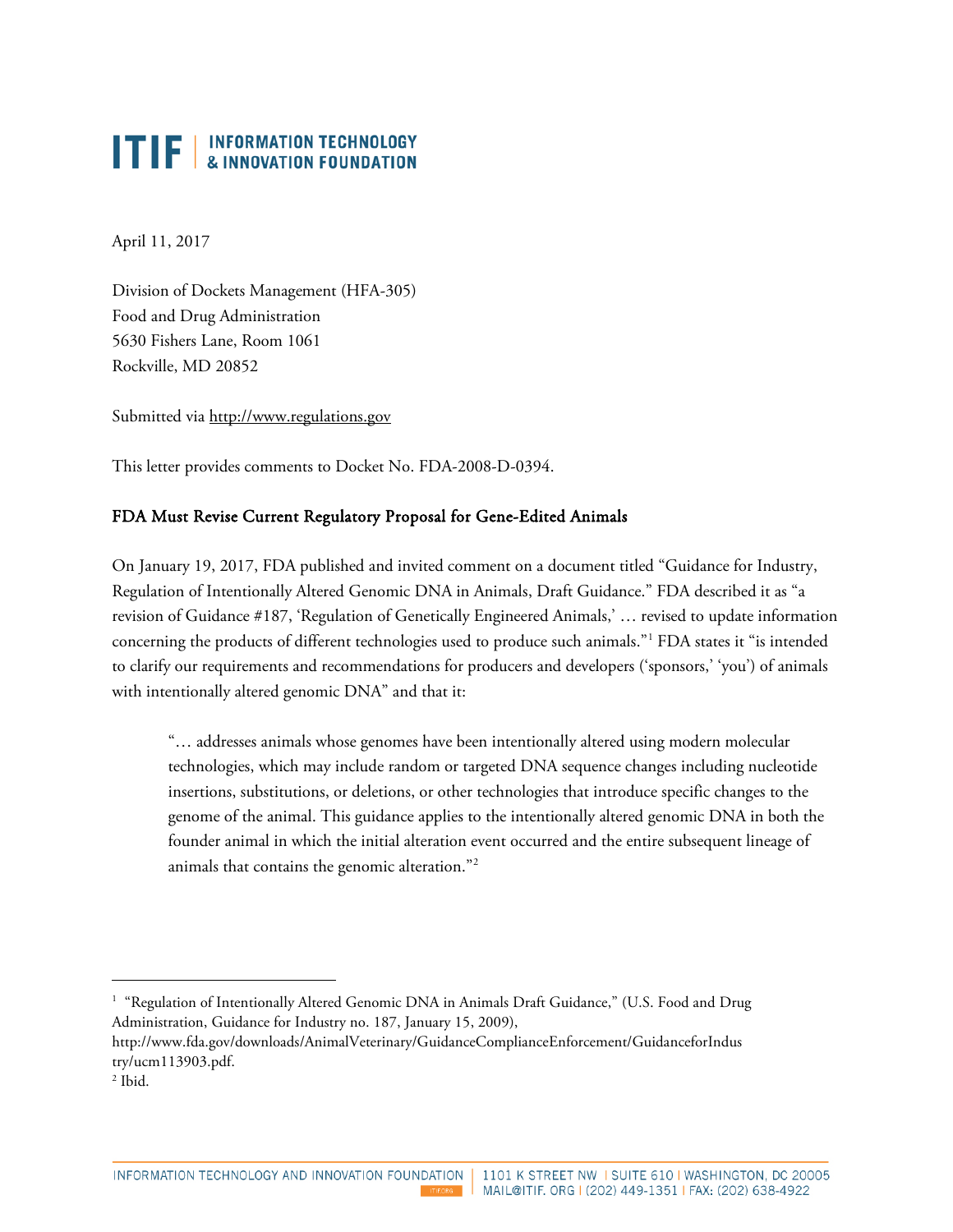$\ddot{\phantom{a}}$ 

This proposal is ill considered and counterproductive, and non-compliant with fundamental principles of U.S. regulation for biotechnology products laid down in 1986.<sup>[3](#page-1-0)</sup>

FDA states clearly that this guidance is intended to cover the spectrum of so called "gene-editing" technologies that have exploded in recent years, specifically including CRISPR, but also noting that "other technologies intended to alter genomic DNA will arise over time" and would also be captured. FDA grounds their authority in the Federal Food, Drug, and Cosmetic Act (FD&C Act) (21 U.S.C. 321 et seq.) language concerning new animal drugs:

"The term 'new animal drug' means any drug intended for use for animals other than man, including any drug intended for use in animal feed but not including such animal feed, the composition of which is such that such drug is not generally recognized, among experts qualified by scientific training and experience to evaluate the safety and effectiveness of animal drugs, as safe and effective…."

That broad definition makes it clear Congress intended to give FDA expansive authority, and with the established precedent of courts deferring to agencies in their construction of their authorities, it is likely that FDA's authority to advance this proposal would be upheld if challenged. It therefore appears that the FDA proposal is within its statutory authority. Whether or not it is wise, and whether or not it meets the criteria laid down by the White House Office of Science and Technology Policy (OSTP) in 2015, and is consistent with the 1986 Coordinated Framework, requires a closer look.

FDA does clarify that "in certain circumstances, based on the risk(s) they pose, we intend to exercise enforcement discretion with regard to … requirements for certain of these animals (that is, in specified circumstances, we do not intend to enforce the INAD and NADA requirements … " and require premarket approval. Exempted categories include non-food producing animals that are regulated by other agencies (like insects regulated by the Animal and Plant Health Inspection Service), animals used for research in contained facilities, as well as "other kinds or uses of animals based on our evaluation of risk factors." This seems reasonable. But FDA then lays out a process for review and approval of organisms whose genomes have been "intentionally altered" with newer breeding technologies (or, in fact, any means whatsoever). This is not so reasonable.

<span id="page-1-0"></span><sup>&</sup>lt;sup>3</sup> Office of Science and Technology Policy (OSTP), "Update to the Coordinated Framework" (OSTP, 1992, 57 FR at 6753).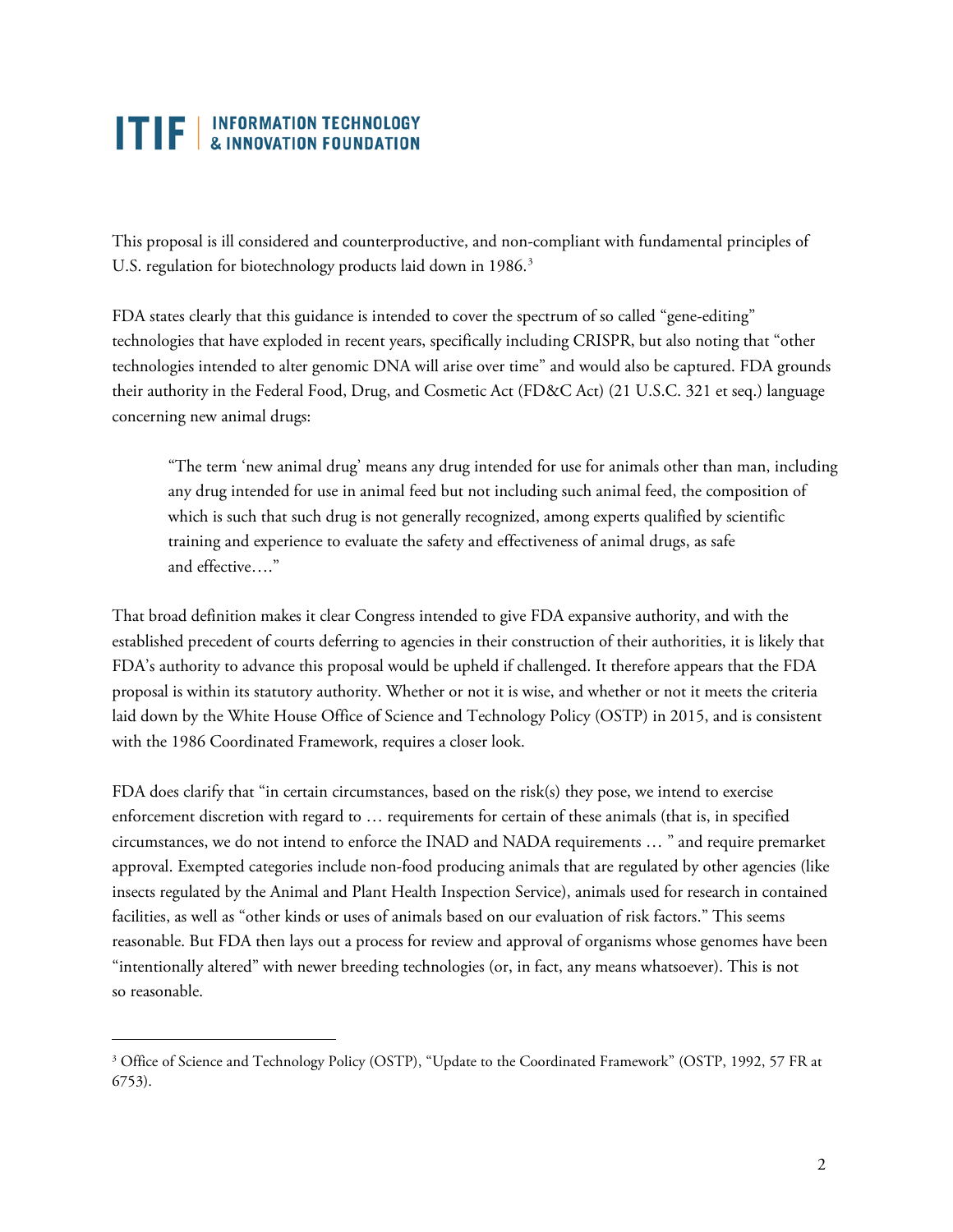$\ddot{\phantom{a}}$ 

This proposal may be consistent with FDA's authorities, but to exercise this authority over a category that bears no demonstrable or meaningful relationship to hazard or risk is a fundamental departure from longstanding U.S. policy. In the absence of any finding of hazard and elevated risk associated with the regulated categories compared to others not captured, the imposition of far-reaching regulatory control measures, as the revised 187 guidance would impose, is not justified. To justify such a radical departure from fundamental principles, FDA would have to provide a persuasive case for the existence of hazards that would lead, if not regulated, to "unreasonable risks" to human or environmental health. This FDA has not shown.

A concrete example illuminates the problem.<sup>[4](#page-2-0)</sup> Some cattle have horns, while others do not. Both traits are widely distributed among bovine lineages. Dairy cattle, selected for millennia to be optimal milk producers, generally have horns. This adds a counterproductive element of hazard to dairy operations, and so the practice of de-horning dairy cattle is widespread. The resulting reduction in risk to humans is significant, but the animal welfare costs are non-trivial, and many dairy farmers would love to find a better way to dispense with horns. Gene editing has provided a solution that is widely lauded as superior, humane, and urgently needed.<sup>[5](#page-2-1)</sup> While the usual opponents of agricultural innovation remain hostile, there is little doubt it would be welcomed by dairy farmers.<sup>[6](#page-2-2)</sup> University researchers, however, were dismayed at FDA's proposed rule, which creates unjustified impediments to such innovations despite the fact that all the DNA and proteins involved have been part of the human food chain since the dawn of civilization, and there is no plausible hypothesis of risk.[7](#page-2-3) Widely reported as a "crackdown" on new animal breeding technologies, objections to this proposal have been immediate and widespread.<sup>[8](#page-2-4)</sup> As animal biotechnology expert and U.C. Davis Professor Alison Van

<span id="page-2-0"></span><sup>4</sup> Alison Van Eenennaam, "FDA Seeks Public Comments on Regulation of Genetically Altered Animals," *BioBeef Blog*, January 22, 2017, http://biobeef.faculty.ucdavis.edu/2017/01/22/fda-seeks-publiccomments-on-regulation-ofgenetically-altered-animals.

<span id="page-2-1"></span><sup>5</sup> Daniel F. Carlson et al., "Production of Hornless Dairy Cattle from Genome-Edited Cell Lines," *Nature Biotechnology* 34 (May 6, 2016): 479–481, http:dx.doi.org/10.1038/nbt.3560.

<span id="page-2-2"></span><sup>6</sup> Kat McGowan, "This Scientist Might End Animal Cruelty—Unless GMO Hardliners Stop Him," Mother Jones, September/October, 2015, http://www.motherjones.com/environment/2015/07/fahrenkrug-genetic-modification-gmoanimals.

<span id="page-2-3"></span><sup>7</sup> Van Eenennaam, "FDA Seeks Public Comments on Regulation of Genetically Altered Animals."

<span id="page-2-4"></span><sup>8</sup> Kristen V. Brown, "The FDA's Newly Proposed GMO Rules Are Nonsense," *Gizmodo*, January 24, 2017, http://gizmodo.com/the-fdas-newly-proposed-gmo-rules-are-nonsense-1791519749; Ron Bailey, "Scientifically Absurd Proposed FDA Regulations on Genetically Improved Livestock Should Be Withdrawn Immediately," *Reason*, January 25, 2015, https://reason.com/blog/2017/01/25/scientificallyabsurb-proposed-fda-regul; Amy Maxmen, "Gene-Edited Animals Face US Regulatory Crackdown," *Nature News*, January 19, 2017, http://www.nature.com/news/gene-editedanimals-face-us-regulatorycrackdown-1.21331.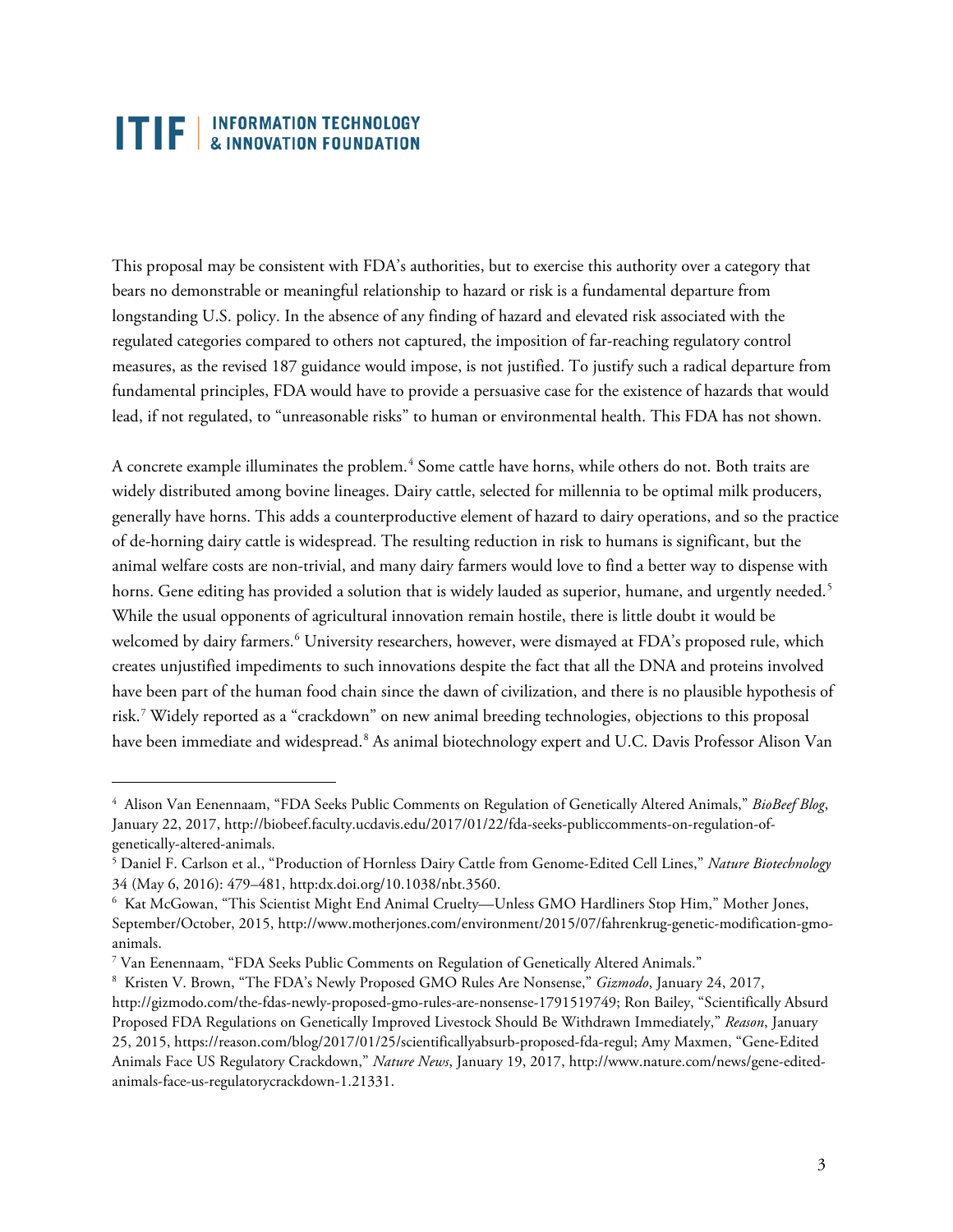Eenennaam notes, FDA proposes to require that "each specific genomic alteration is considered to be a separate new animal drug subject to new animal drug approval requirements." What does this mean? She explains that:

"[E]very [single nucleotide polymorphism] is potentially a new drug, if associated with an intended alteration…. To put this in perspective, in one recent analysis of whole-genome sequence data from 234 taurine cattle representing 3 breeds, >28 million variants were observed, comprising insertions, deletions and single nucleotide variants. A small fraction of these mutations have been selected owing to their beneficial effects on phenotypes of agronomic importance. None of them is known to produce ill effects on the consumers of milk and beef products, and few impact the well-being of the animals themselves."

By contrast to FDA's proposal, guidance that would be consistent with three decades of U.S. policy and the 2015 OSTP mandate to review and update, FDA could have asserted its jurisdiction as they have done, but announced that, in keeping with longstanding policy, they would exercise discretion and not routinely recommend (much less require) consultation from developers. They would have had then a strong basis to invite public comment to help in defining categories of intentional genomic alterations of potential concern that could present unreasonable risks sufficient to justify consultation, and even possibly further regulatory action. This would have been reasonable, consistent with millennia of experience as well as our most up-to-date understanding of modern molecular biology, and defensible as policy.<sup>[9](#page-3-0)</sup> It is not too late to get it right.

By contrast, in the matter of gene-edited mosquitoes intended to address diseases such as Zika, Dengue, Chikungunya, and others carried by their primary insect vector, *Aedes aegypti,* FDA has prudently stepped back from regulating and deferred to the Environmental Protection Agency (EPA). [10](#page-3-1) This mosquito species appears to play an essential role in no ecosystem on earth, and in the Americas it is an invasive, colonizing species.<sup>[11](#page-3-2)</sup> Its role as a vector of numerous human diseases and apparent lack of any signal virtues has led to

 $\ddot{\phantom{a}}$ 

<span id="page-3-0"></span><sup>9</sup> Werner Arber, "Genetic Engineering Compared to Natural Genetic Variations," *New Biotechnology* 27, no. 5 (2010): 517–521, http:dx.doi.org/10.1016/j.nbt.2010.05.007.

<span id="page-3-1"></span><sup>&</sup>lt;sup>10</sup> "Mosquito Borne Disease," Oxitec, Ltd., accessed March 14, 2017, http://www.oxitec.com/mosquitoborne-disease.

<span id="page-3-2"></span><sup>11</sup> Sir S. Rickard Christophers, "Aedes Aegypti (L.)," in *The Yellow Fever Mosquito: Its Life History, Bionomics, and Structure* (NY: Cambridge University Press, 1960), pp. xii, 739.